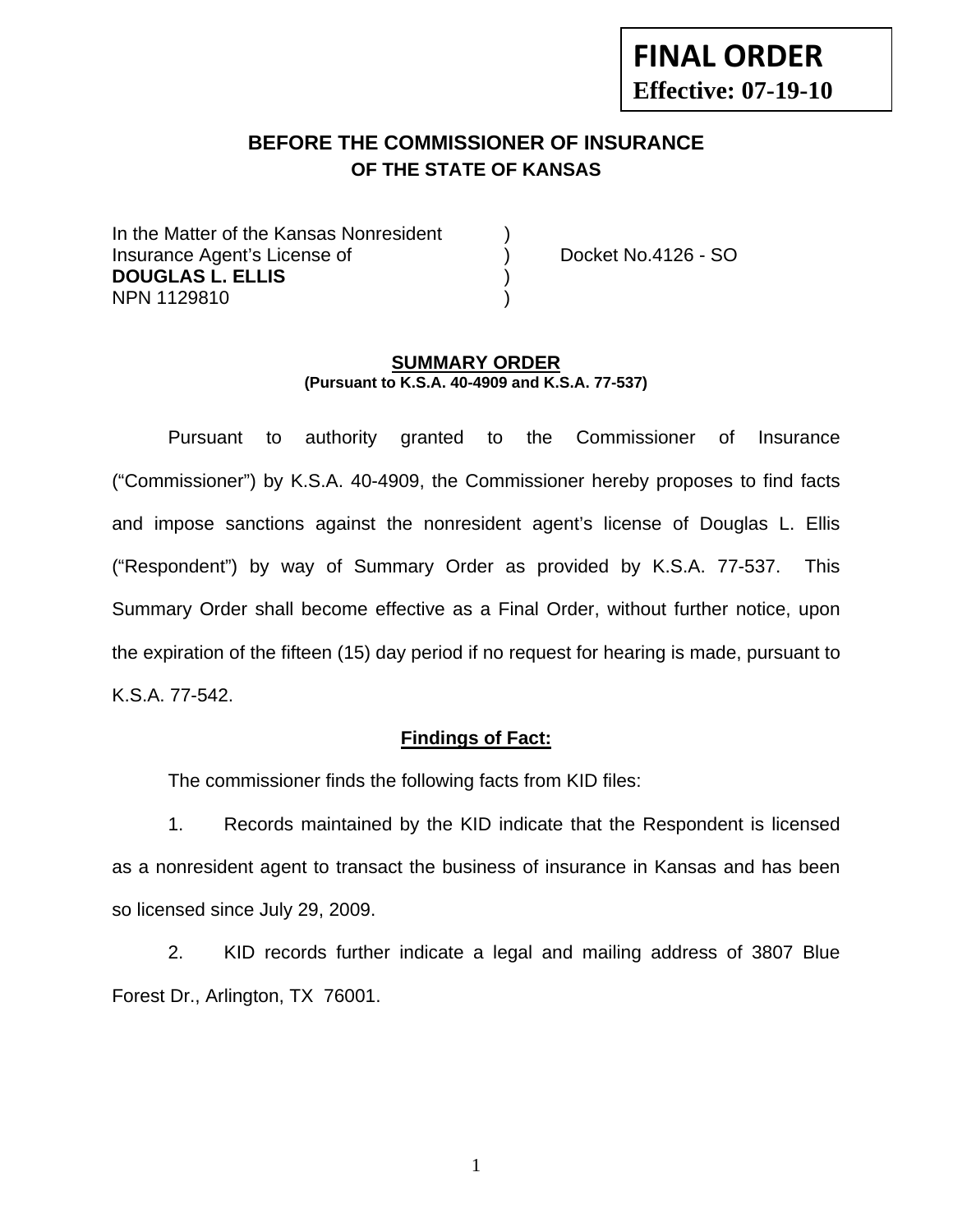3. A review of the NAIC State Producer Licensing Report revealed that Respondent's Texas resident producer's license was revoked, effective September 18, 2009. The revocation was for "Misrepresentation of Insurance Product/Policy."

 4. Respondent has failed to report the discipline on his license to KID. Further, on April 22, 2010, the undersigned staff attorney wrote to Respondent inviting him to explain the facts within fifteen (15) business days. To date, Respondent has not responded and the letter has not been returned.

### **Applicable Law**

5. K.S.A. 40-4909(a) provides, in relevant part:

"The commissioner may deny, suspend, revoke or refuse renewal of any license issued under this act if the commissioner finds that the applicant or license holder has:

- (2) Violated:
	- (A) Any provision of chapter 40 of the Kansas Statutes Annotated, and amendments thereto, or any rule and regulation promulgated hereunder
- (8) Used any fraudulent, coercive, or dishonest practice, or demonstrated any incompetence, untrustworthiness, or financial irresponsibility in the conduct of business in this state or elsewhere. . .."

6. The Commissioner may revoke any license issued under the Insurance

Agents Licensing Act if the Commissioner finds that the interests of the insurer or the

insurable interests of the public are not properly served under such license. K.S.A. 40-

4909(b).

7. A producer must inform the Commissioner of Insurance within 30 days of

any discipline against a producer's license. K.A.R. 40-7-9(a).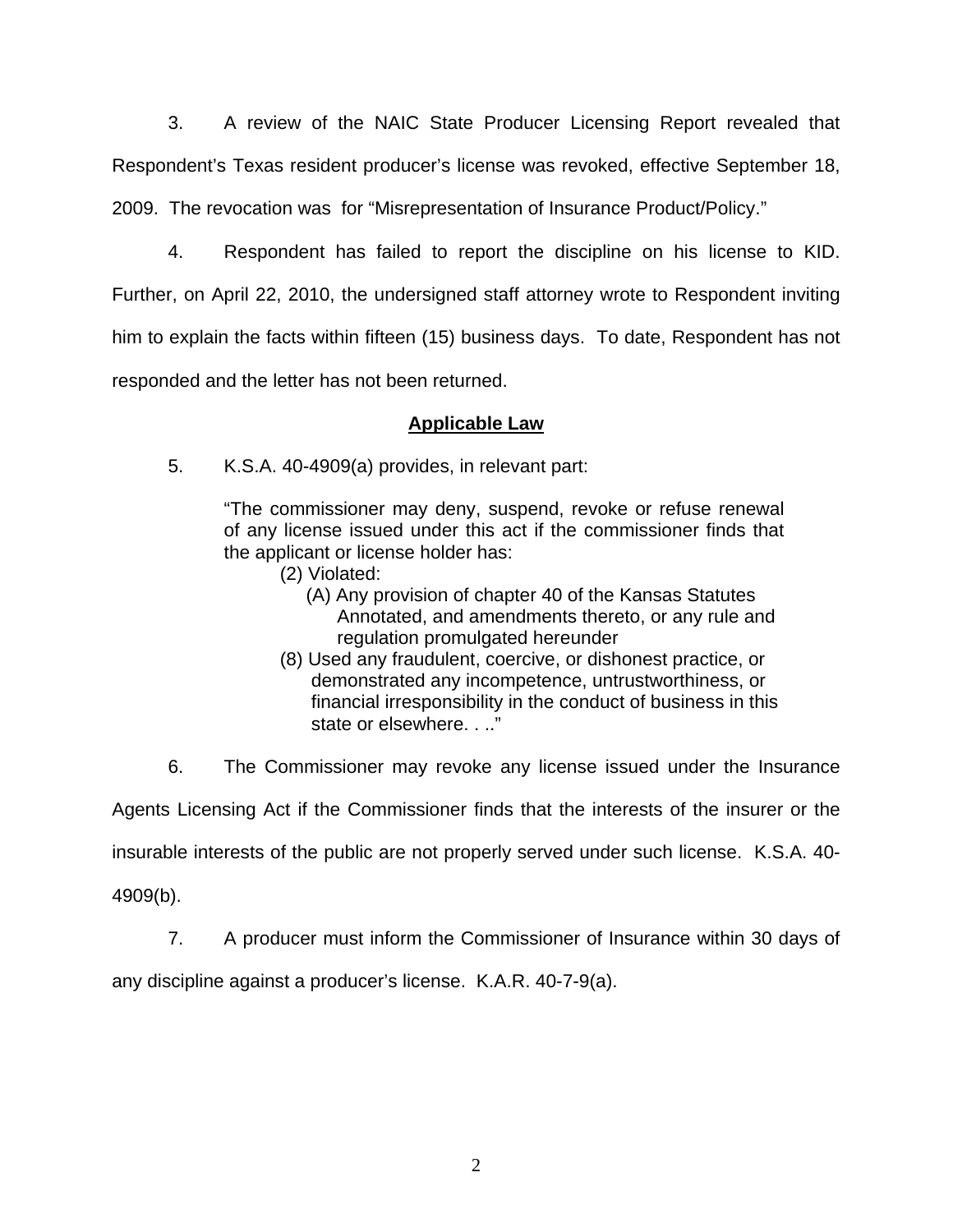#### **Conclusions of Law**

 8. The Commissioner has jurisdiction over Respondent as well as the subject matter of this proceeding, and such proceeding is held in the public interest.

The Commissioner finds, based on the facts contained in paragraphs 3 and 4, that Respondent has demonstrated incompetence, untrustworthiness, or financial irresponsibility in the conduct of business.

 9. Based on the Respondent's discipline and failure to report the discipline, the Commissioner concludes that sufficient grounds exist for the revocation of Respondent's insurance agent's license pursuant to K.S.A. 40-4909(b) because such license is not properly serving the interests of the insurer and the insurable interests of the public.

 10. Based on the facts and circumstances set forth herein, it appears that the use of summary proceedings in this matter is appropriate, in accordance with the provisions set forth in K.S.A. 77-537(a), in that the use of summary proceedings does not violate any provision of the law and the protection of the public interest does not require the KID to give notice and opportunity to participate to persons other than Respondent.

# **IT IS THEREFORE ORDERED BY THE COMMISSIONER OF INSURANCE THAT** the Kansas nonresident insurance agent's license of Douglas L. Ellis is hereby **REVOKED. It is further ordered,** that Douglas L. Ellis shall **CEASE and DESIST** from the sale, solicitation, or negotiation of insurance and/or receiving compensation deriving from the sale, solicitation, or negotiation of insurance conducted after the effective date of this order.

3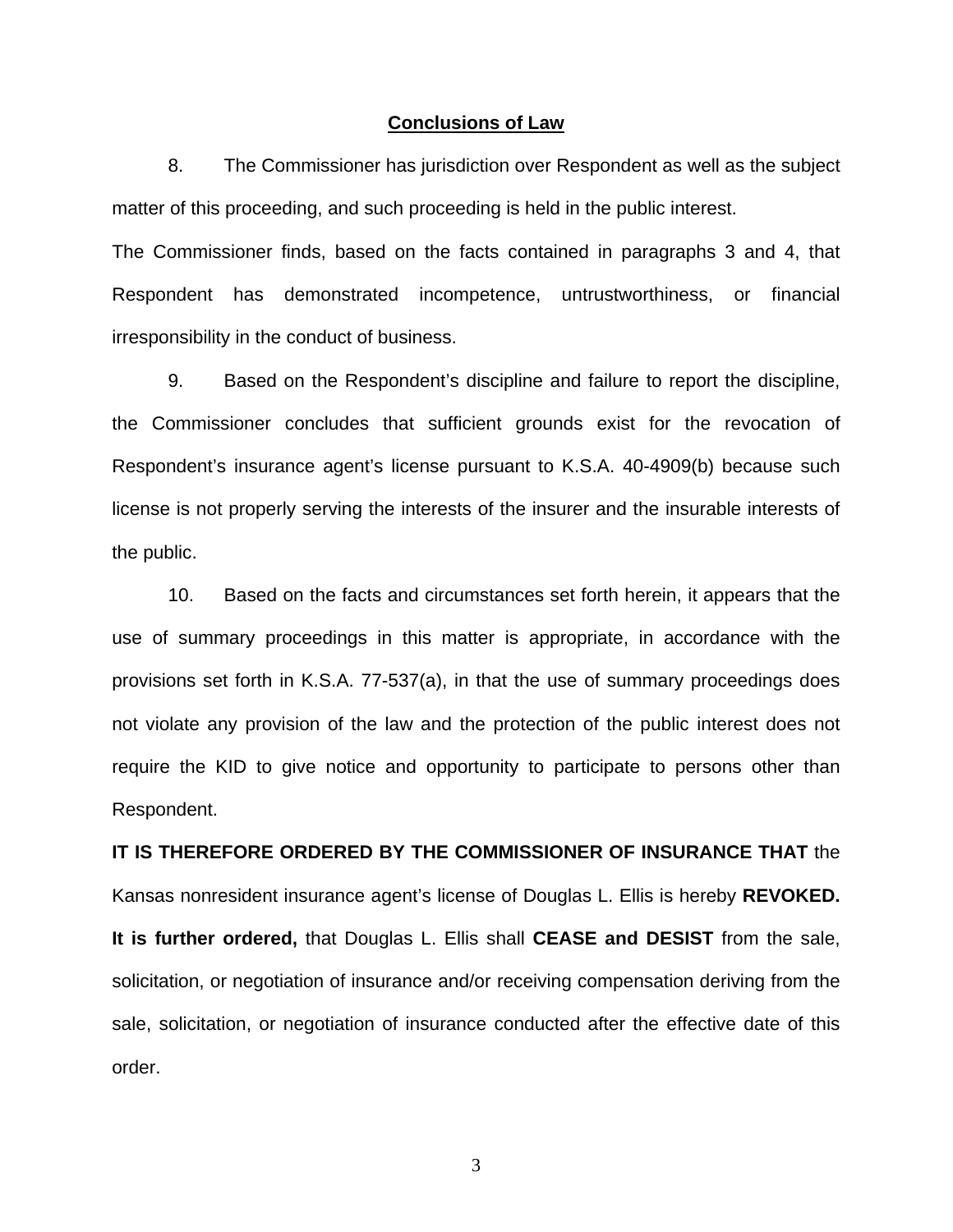#### **NOTICE OF RIGHTS**

(Pursuant to K.S.A. 77-542)

Douglas L. Ellis is entitled to a hearing pursuant to K.S.A. 77-537 and K.S.A. 77- 542, the Kansas Administrative Procedure Act. If Respondent desires a hearing, he must file a written request for a hearing with:

 John W. Campbell, General Counsel Kansas Insurance Department 420 S.W. 9<sup>th</sup> Street Topeka, Kansas 66612

This request must be filed within fifteen (15) days from the date of service of this Order. If Respondent requests a hearing, the Kansas Insurance Department will notify him of the time and place of the hearing and information on procedures, right of representation, and other rights of parties relating to the conduct of the hearing, before commencement of the same.

If a hearing is not requested in the time and manner stated above, this Summary Order shall become effective as a Final Order upon the expiration of time for requesting a hearing, pursuant to K.S.A. 77-613. In the event Respondent files a Petition for Judicial Review, pursuant to K.S.A. §77-613(e), the agency officer to be served on behalf of the Kansas Insurance Department is:

 John W. Campbell, General Counsel Kansas Insurance Department 420 S.W.  $9<sup>th</sup>$  Street Topeka, Kansas 66612